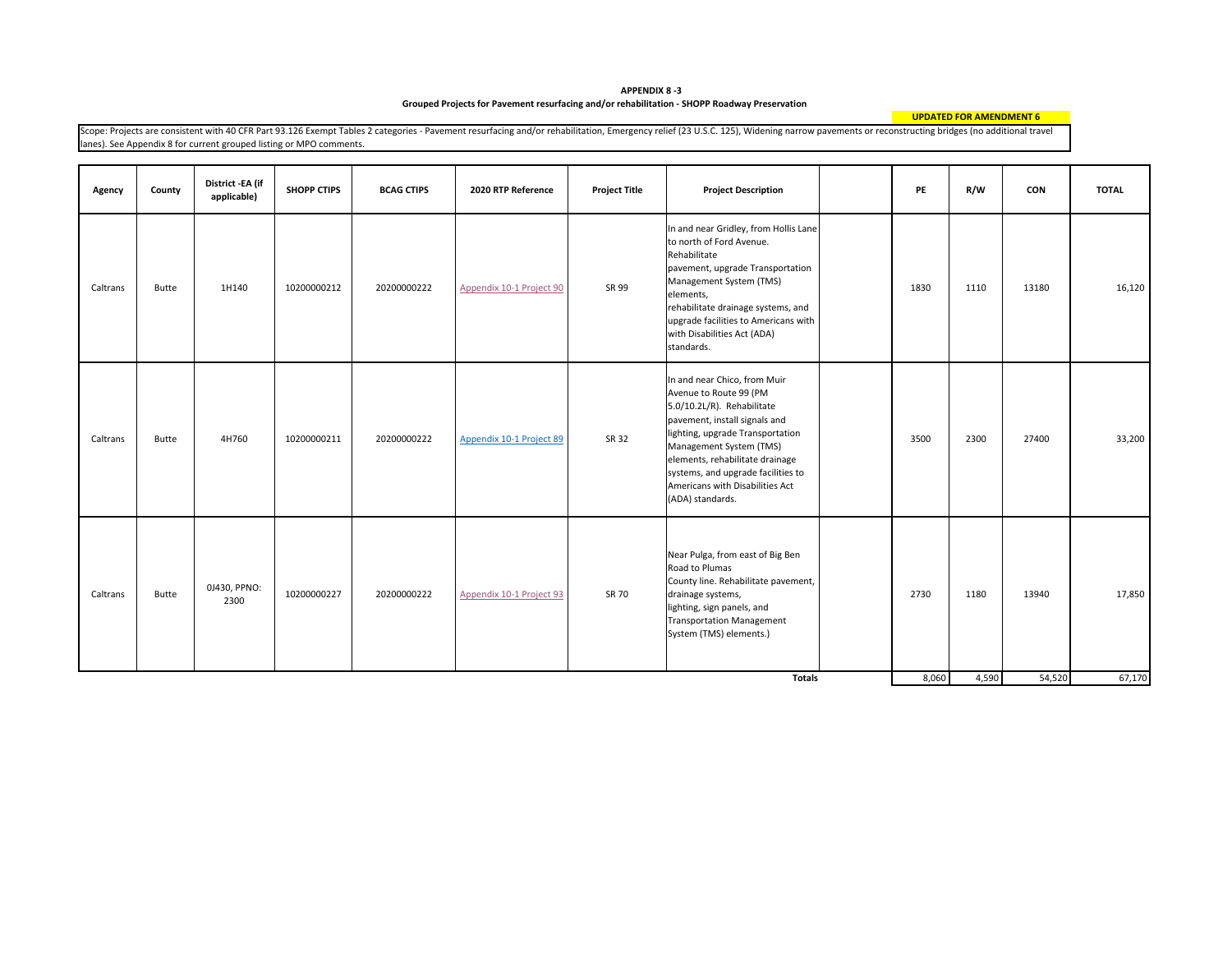## **Grouped Projects for Safety Improvements ‐ HSIP Program APPENDIX 8‐6**

**UPDATED FOR AMENDMENT #6**

Scope: Projects are consistent with 40 CFR Part 93.126 Exempt Tables 2 and Table 3 categories - Railroad/highway crossing, safer non-Federal-aid system roads, Shoulder improvements, traffic control devices and operating as outside the urbanized area, Lighting improvements, Emergency truck pullovers.

| Agency   | <b>Unique</b><br>Project ID | <b>CTIPS ID</b> | <b>RTP/SCS Page</b>                      | <b>Project Location</b>                                                                         | <b>Project Description</b>                                                                                                                                                                                               | <b>Current Total Project</b><br><b>Cost Estimate</b> | <b>Federal Funds</b> | <b>Other Local</b> | Federal<br><b>Prior Funds</b> | <b>Federal Funds</b><br>Programmed in<br>2020/21 | <b>Federal Funds</b><br>Programmed in<br>2021/22 | <b>Federal Funds Programmed in</b><br>2022/23 | Federal Funds Programmed in 2023/24 | <b>Federal Funds</b><br>Programmed in<br>2024/25 | <b>Approved Federal</b><br>Funds (total) |
|----------|-----------------------------|-----------------|------------------------------------------|-------------------------------------------------------------------------------------------------|--------------------------------------------------------------------------------------------------------------------------------------------------------------------------------------------------------------------------|------------------------------------------------------|----------------------|--------------------|-------------------------------|--------------------------------------------------|--------------------------------------------------|-----------------------------------------------|-------------------------------------|--------------------------------------------------|------------------------------------------|
| County   | H9-03-001                   | 20200000070     | Appendix 10-1<br>Project 71              | Cohasset Rd between<br>Nicalog Rd and end of<br>existing guardrail near<br>Jack Rabbit Flat Rd. | Update existing guardrail.                                                                                                                                                                                               | \$1,000,000                                          | \$900,000            | \$0                | \$100,000                     | \$O                                              | \$0                                              | \$0                                           | \$0                                 | \$900,000                                        | \$1,000,000                              |
| Paradise | H9-03-012                   | 20200000070     | Appendix 10-1<br><b>Projects 224-239</b> | Sixteen stop-controlled<br>intersections at various<br>locations                                | Systemically improve minor<br>street approaches with a<br>combination of splitter<br>islands, additional<br>intersection<br>warning/regulatory signs,<br>improved pavement<br>markings, and improved sight<br>triangles. | \$959,500                                            | \$616,050            | \$95,950           | \$247,500                     | \$O                                              | \$0                                              | \$0                                           | \$0                                 | \$616,050                                        | \$863,550                                |
|          |                             |                 |                                          |                                                                                                 | Totals                                                                                                                                                                                                                   | \$1,959,500                                          | \$1,516,050          | \$95,950           | \$347,500                     | \$0                                              | \$0                                              | \$0                                           | \$0                                 | \$1,516,050                                      | \$1,863,550                              |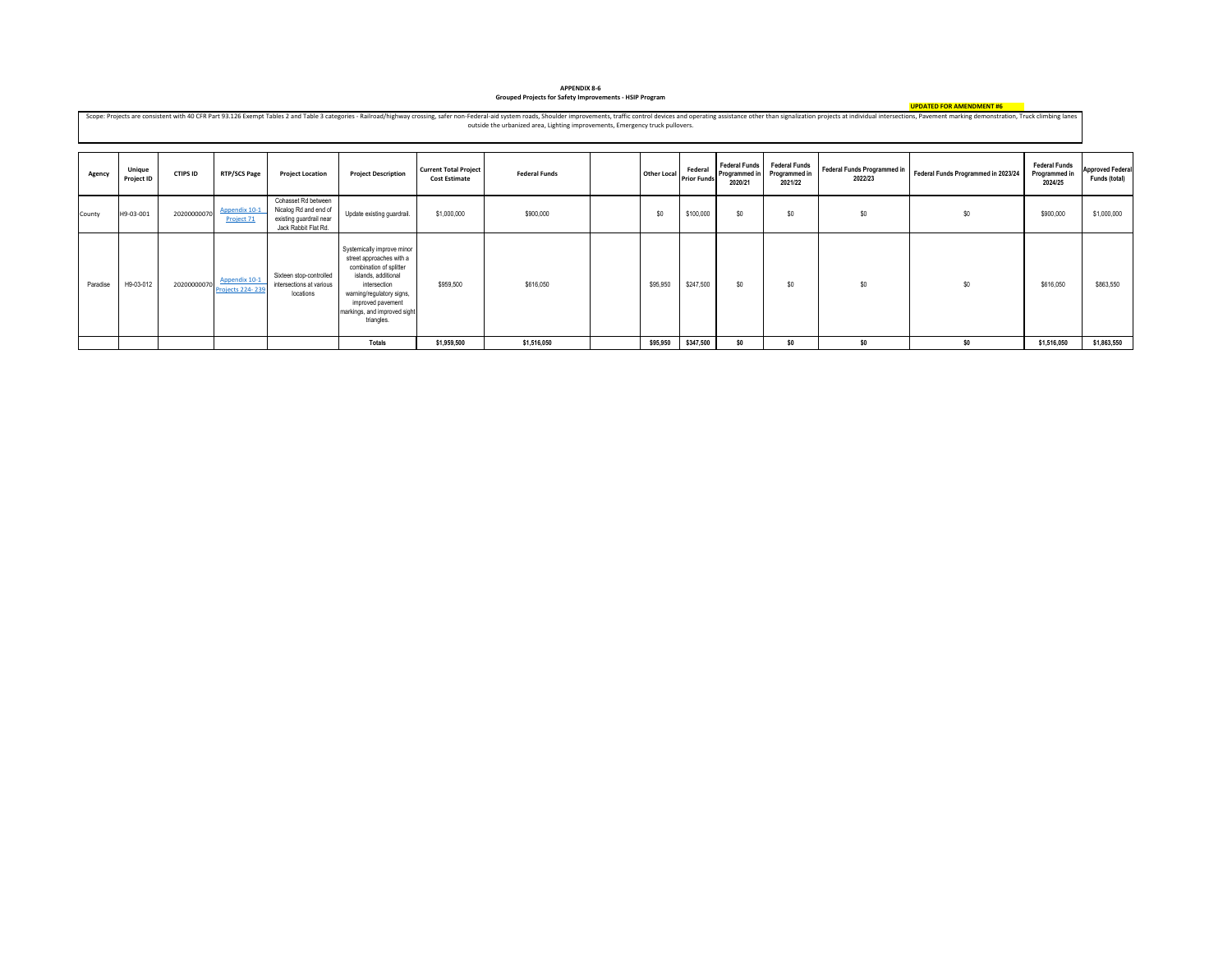**APPENDIX 8‐5** Grouped Projects for Pavement Resurfacing and/or rehabilitation on the State Highway Sytstem - SHOPP Minor Program

|          | Scope: Projects are consistent with 40 CFR Part 93.126 Exempt Tables 2 and Table 3 categories - Pavement resurfacing and rehabilitation. |                                   |                    |                   |                          |                      |                                                                                                                                              |  |    |     |            |              |  |
|----------|------------------------------------------------------------------------------------------------------------------------------------------|-----------------------------------|--------------------|-------------------|--------------------------|----------------------|----------------------------------------------------------------------------------------------------------------------------------------------|--|----|-----|------------|--------------|--|
| Agency   | County                                                                                                                                   | District -EA (if<br>applicable)   | <b>SHOPP CTIPS</b> | <b>BCAG CTIPS</b> | 2020 RTP Reference       | <b>Project Title</b> | <b>Project Description</b>                                                                                                                   |  | PE | R/W | <b>CON</b> | <b>TOTAL</b> |  |
| Caltrans | Butte                                                                                                                                    | 03/ EA: 2J070, EFIS<br>0321000181 |                    | 20200000214       | Appendix 10-1 Project 77 | SR 99                | In Butte County. Post Miles 38.9/<br>39.7, on Route 99 at Keefer Slough.<br>Repair deteriorating pavement and<br>preplace driveway culverts. |  |    |     | 1,250,000  | 1,250,000    |  |

**UPDATED FOR AMENDMENT 6**